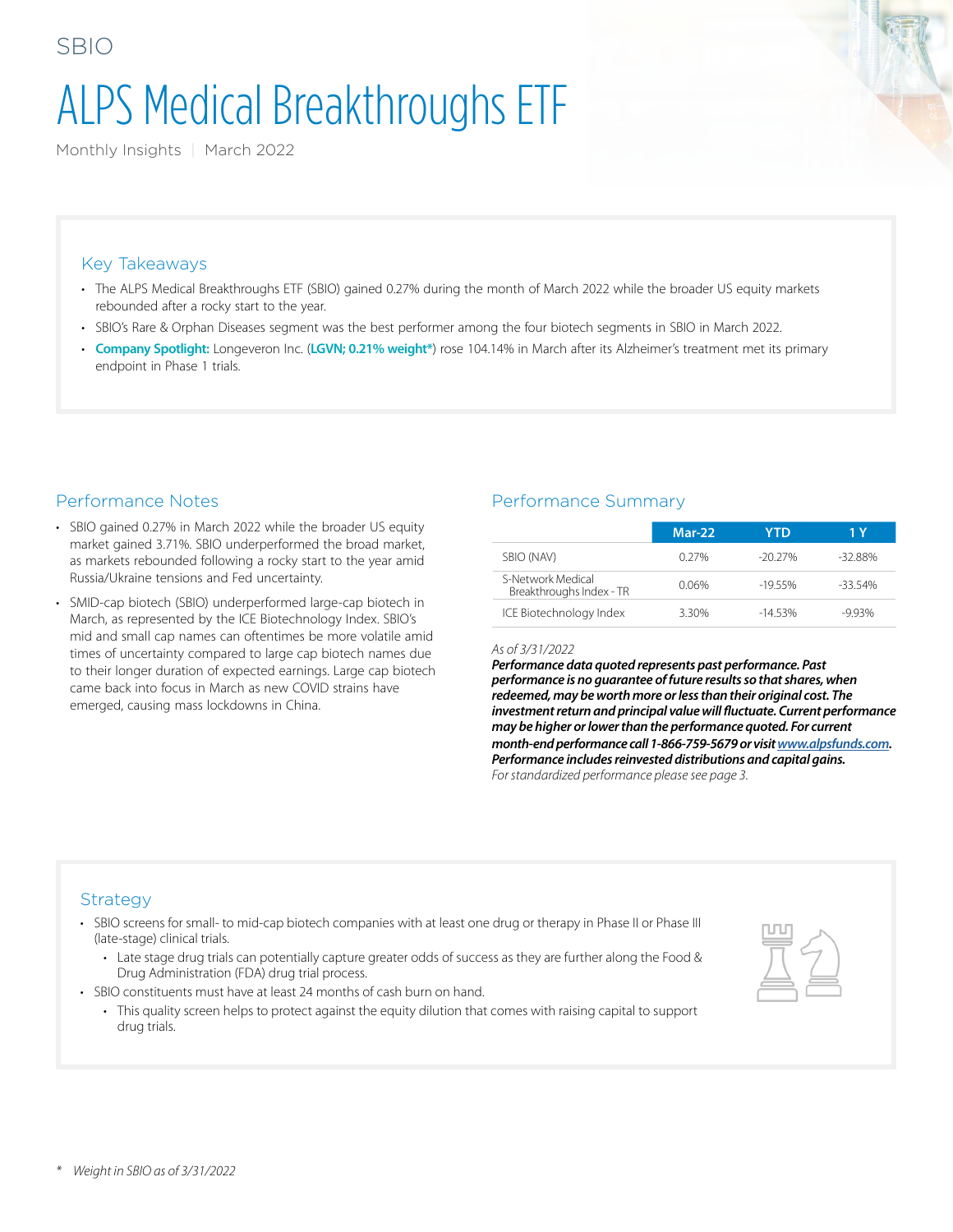## SBIO Monthly Insights | March 2022 ALPS Medical Breakthroughs ETF

## Contribution to Return by Treatment Focus

- SBIO's Rare & Orphan Diseases segment was the best performer in March 2022. Within the segment, Longeveron Inc. (LGVN; 0.21% weight\*), highlighted below, was the top performer, +104.14%, and Clene Inc. (CLNN; 0.19% weight\*) was the second best, +27.51%. Clene gained after its ALS treatment showed promising results.
- Within the Cardiology & Hematology segment, REGENXBIO Inc. (RGNX; 1.12% weight\*) gained 26.63% after unveiling an ambitious plan to advance five of its gene therapies to advanced stages by 2025.
- Within the DREEN (Dermatology, Respiratory, Eye, Ear, Neurology) segment, MannKind Corp. (MNKD; 0.73% weight\*) had a healthy month, +40.46%, after insider buying signaled managements faith in the company moving forward.

#### **SBIO Company Focus Contribution To Return**



*Source: Bloomberg L.P., as of 3/31/2022*

*Past performance is no guarantee of future results.*

## Valuation Update

- The S-Network Medical Breakthroughs Index (PMBI) has a weighted average cash-burn of 38 months that continues to exceed peer biotechnology indexes, and is a distinguishing defensive characteristic for the fund.
- PMBI's holdings have an average market value of \$2.054 billion, with 39.01% classified as mid-caps, and 60.99% classified as small-caps.

## Index Characteristics

|                                                | <b>S-Network</b><br><b>Medical</b><br><b>Index</b> | S&P<br><b>Biotechnology</b><br><b>Breakthroughs Select Industry</b><br><b>Index</b> | <b>ICE</b><br><b>Biotechnology</b><br><b>Index</b> |
|------------------------------------------------|----------------------------------------------------|-------------------------------------------------------------------------------------|----------------------------------------------------|
| Number of<br>Constituents                      | 130                                                | 156                                                                                 | 371                                                |
| Weighted<br>Average Market<br>Cap (in Mil, \$) | \$2,054                                            | \$10,020                                                                            | \$38,943                                           |
| Price/Sales Ratio                              | 6.14x                                              | 6.83x                                                                               | 5.48x                                              |
| Cash Burn<br>(months)                          | 38.03                                              | 28.11                                                                               | 30.25                                              |

*Source: Bloomberg L.P., as of 3/31/2022*

*Past performance is no guarantee of future results.*

## March 2022 Company Spotlight

**Company: Longeveron Inc. (LGVN; 0.21% weight\*) Focus Group:** Rare & Orphan Diseases

- Longeveron, based in Florida, focuses on therapies for aging and life threatening conditions.
- Longeveron gained over 100% in March after the company said its Phase 1 trial for its cell therapy to treat Alzheimer's disease treatment met its primary endpoint, in an announcement late in the month. The results support further trials, with Phase 2 underway in an effort to treat a disease that is estimated to impact 50 million people worldwide.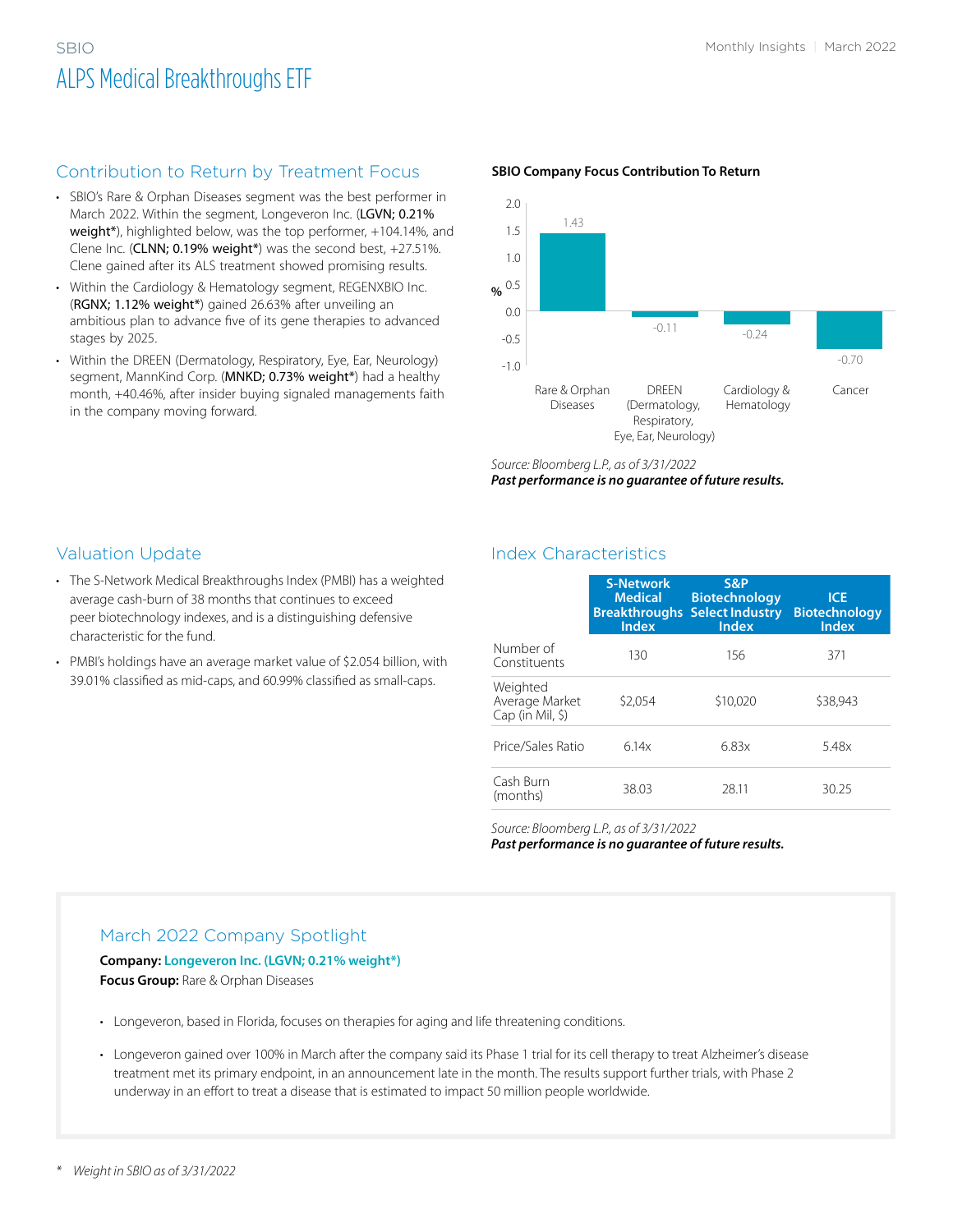## ALPS Medical Breakthroughs ETF (SBIO) Performance

|                                            | <b>Cumulative</b><br>as of 3/31/2022 |            |            | <b>Annualized</b><br>as of 3/31/2022 |            |           |       |                 |
|--------------------------------------------|--------------------------------------|------------|------------|--------------------------------------|------------|-----------|-------|-----------------|
| <b>Total Returns</b>                       | 1 M                                  | 3 M        | YTD        | SI <sup>1</sup>                      | 1Y         | 3 Y       | 5Y    | SI <sup>1</sup> |
| NAV (Net Asset Value)                      | 0.27%                                | $-20.27\%$ | $-20.27\%$ | 43.19%                               | $-32.88%$  | $-2.32%$  | 6.46% | 5.08%           |
| Market Price                               | 0.30%                                | $-20.37\%$ | $-20.37\%$ | 43.02%                               | $-32.97\%$ | $-2.34%$  | 6.43% | 5.06%           |
| S-Network Medical Breakthroughs Index - TR | 0.32%                                | -20.18%    | -20.18%    | 46.55%                               | $-32.68%$  | $-2.04\%$ | 6.74% | 5.41%           |
| NASDAQ Biotechnology Index - TR            | 4.35%                                | $-11.67\%$ | $-11.67\%$ | 35.88%                               | $-11.16%$  | 6.54%     | 6.93% | 4.32%           |

*Performance data quoted represents past performance. Past performance is no guarantee of future results so that shares, when redeemed, may be worth more or less than their original cost. The investment return and principal value will fluctuate. Current performance may be higher or lower than the performance quoted. For current month-end performance call 1-866-759-5679 or visit [www.alpsfunds.com](http://www.alpsfunds.com). Performance includes reinvested distributions and capital gains.*

*Market Price is based on the midpoint of the bid/ask spread at 4 p.m. ET and does not represent the returns an investor would receive if shares were traded at other times.*

*1 Fund inception date: 12/30/2014*

*Total Operating Expenses: 0.50%*

#### Top 10 Holdings

| Jonis Pharmaceuticals Inc.   | 4.12% |
|------------------------------|-------|
| Cerevel Therapeutics Holding | 4.07% |
| Alkermes PLC                 | 3.35% |
| Galapagos NV-Spon ADR        | 3.18% |
| Acadia Pharmaceuticals Inc   | 3.07% |
| Karuna Therapeutics Inc      | 2.97% |
| Cytokinetics Inc             | 2.42% |
| Insmed Inc                   | 2.19% |
| Springworks Therapeutics Inc | 2.19% |
| PTC Therapeutics Inc         | 2.09% |

*Source: SS&C ALPS Advisors, as of 3/31/2022, subject to change Daily holdings are available at [www.alpsfunds.com.](http://www.alpsfunds.com)*

Treatment Focus Breakdown



*Source: S-Network Global Indexes, as of 3/31/2022, holdings subject to change*